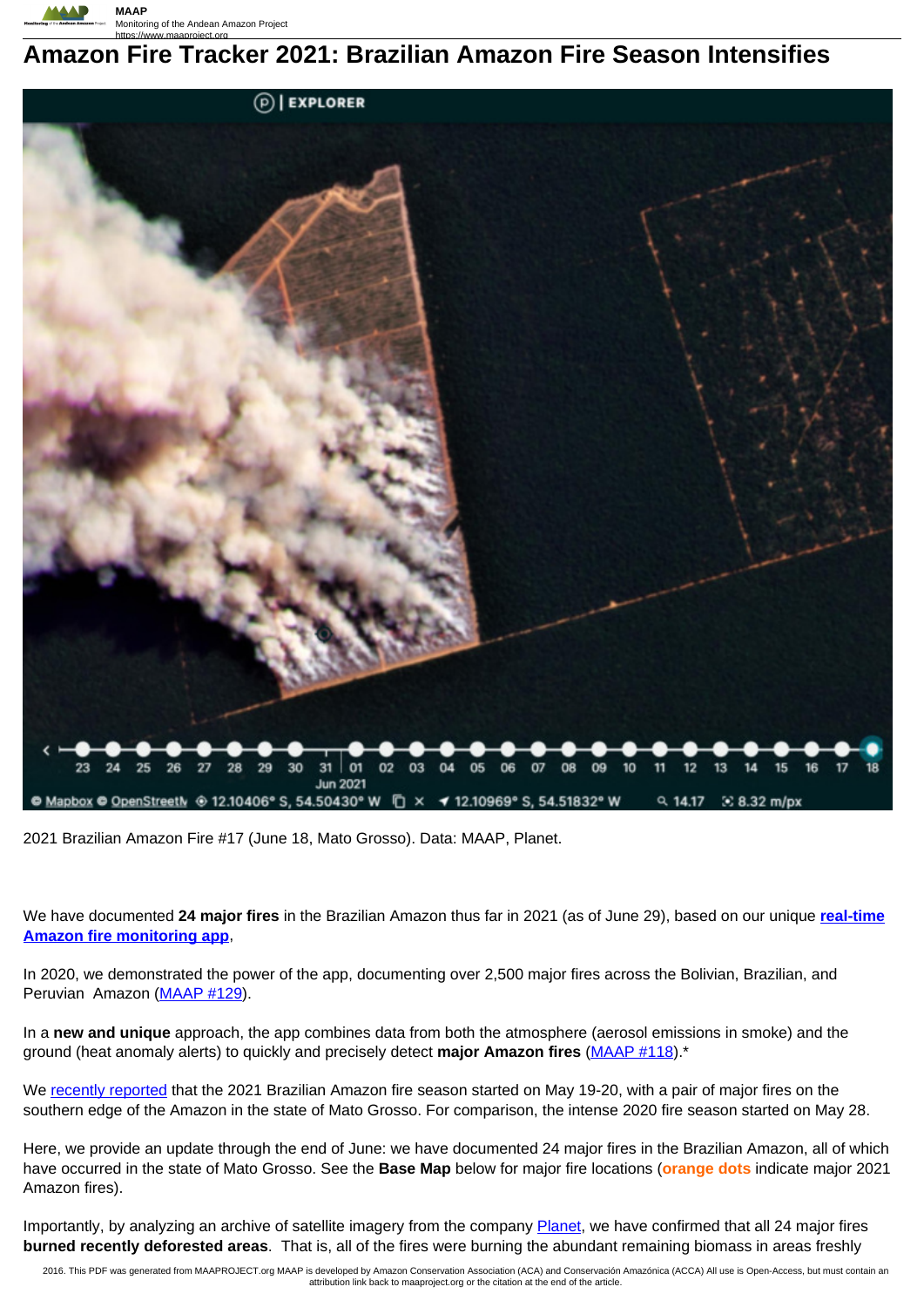

https://www.maaproject.org<br>deforested in 2020 and even 2021 (over **7,000 hectares**, or 17,000 acres, in total).

#### Thus, the **critical pattern is Deforestation followed by Fire**.

To clarify this important point, we have not yet documented "forest fires" impacting intact Amazon forest, but these types of fires are expected later in the fire season, as was the pattern documented in 2020 (see MAAP #129). Also, nearly all fires in the Amazon are assumed to be human-caused and not natural wildfire events.

Below, we present the Base Map along with a striking series of **satellite imagery videos** showing this critical process of Amazon deforestation followed by major fires. Note that for fire #22, the burning occurred in areas deforested as recently as May 2021.

## **Base Map: Major Amazon Fires 2021**

The Base Map shows the location of the 2021 major Amazon fires (**orange dots**), as visualized in the app. Note the concentration of fires in the southeastern Brazilian state of **Mato Grosso**. Keep in mind all those dots also indicate major recent deforestation events. None of these fires directly impacted a protected area or indigenous territory (see Annex). Also note several major fires in the **Colombian Amazon** that we detected earlier in the year, during that region's peak season of February -March.



### **Satellite Imagery Videos**

#### **Brazilian Amazon Fires #5 and #23**

We detected this series of major fires on May 28 and June 27, in the state of Mato Grosso. As the satellite video shows, this area was deforested in 2020 prior to being burned in June 2021.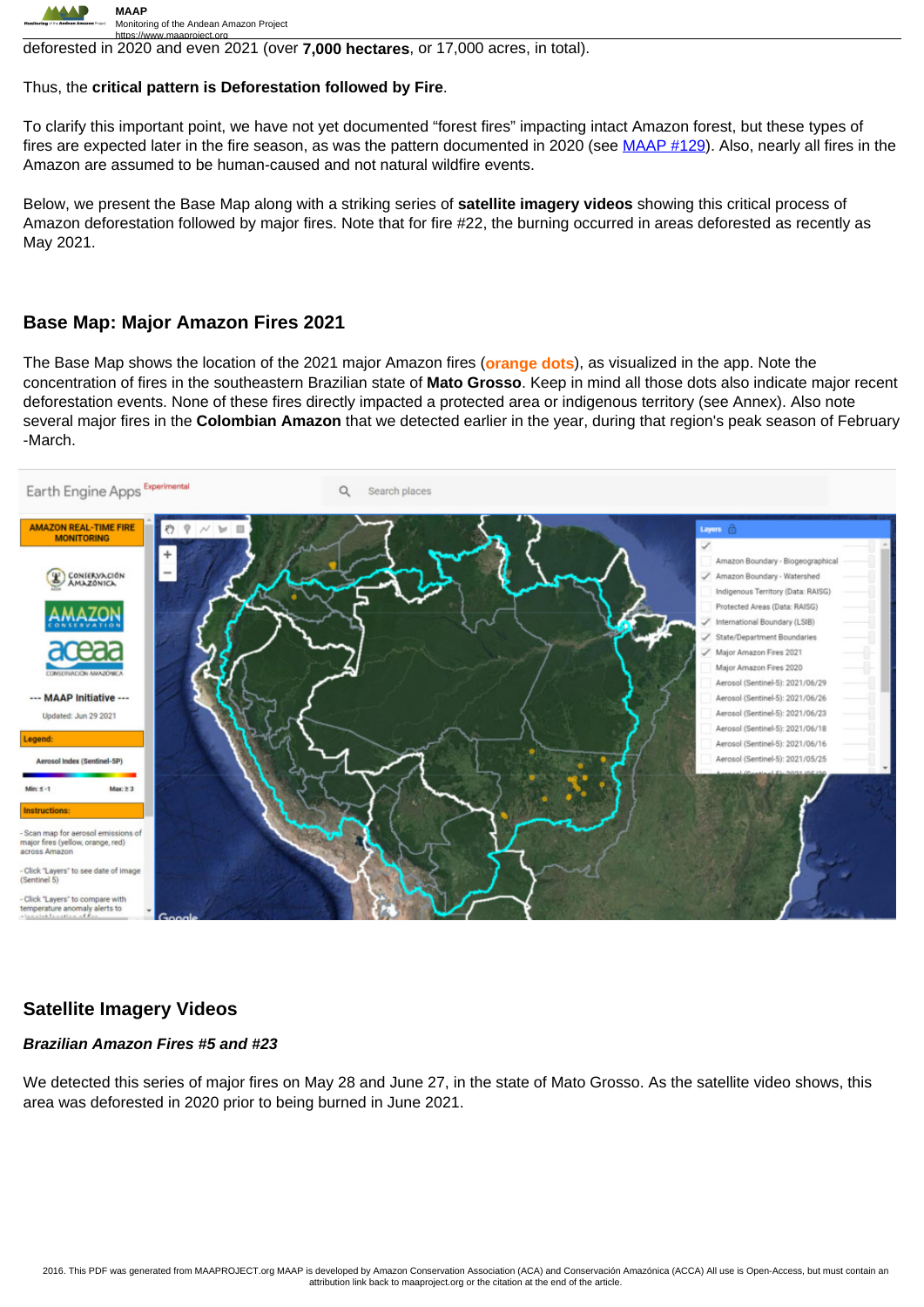

https://www.maaproject.org/wp-content/uploads/2021/06/maaproject.org-amazon-fire-tracker-2021-brazilian-amazon-fireseason-intensifies-Fires-5-23.mp4

https://www.planet.com/stories/brazilian-amazon-fire-23-9yAJFJznR

#### **Brazilian Amazon Fire #22**

We detected this major fire on June 27, in the state of Mato Grosso. As the satellite video shows, this area was deforested quite recently (March-May 2021) immediately prior to being burned in June.

https://www.maaproject.org/wp-content/uploads/2021/06/maaproject.org-amazon-fire-tracker-2021-brazilian-amazon-fireseason-intensifies-fire22.mp4

#### **Brazilian Amazon Fire #17**

We detected this major fire on June 18, in the state of Mato Grosso. As the satellite video shows, this area was deforested in late 2020 and early 2021 prior to being burned in June 2021.

2016. This PDF was generated from MAAPROJECT.org MAAP is developed by Amazon Conservation Association (ACA) and Conservación Amazónica (ACCA) All use is Open-Access, but must contain an attribution link back to maaproject.org or the citation at the end of the article.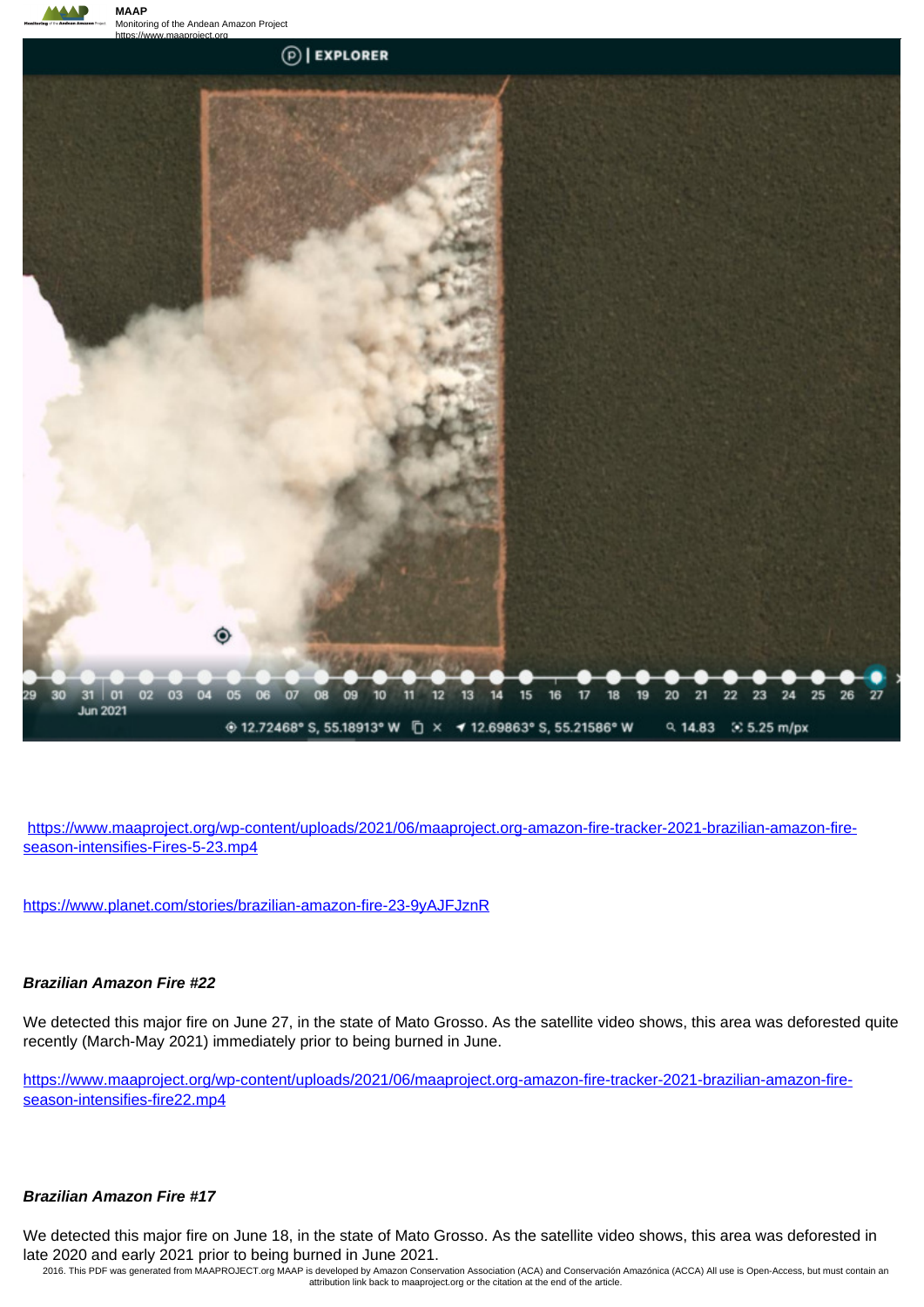

https://www.maaproject.org/wp-content/uploads/2021/06/maaproject.org-amazon-fire-tracker-2021-brazilian-amazon-fireseason-intensifies-17.mp4

#### **Brazilian Amazon Fire #2**

We detected the second major fire of the year in the Brazilian Amazon on May 20, also on the southern edge of the Amazon in the state of Mato Grosso. As the satellite video shows, this area was also first cleared in 2020 and then later burned in 2021.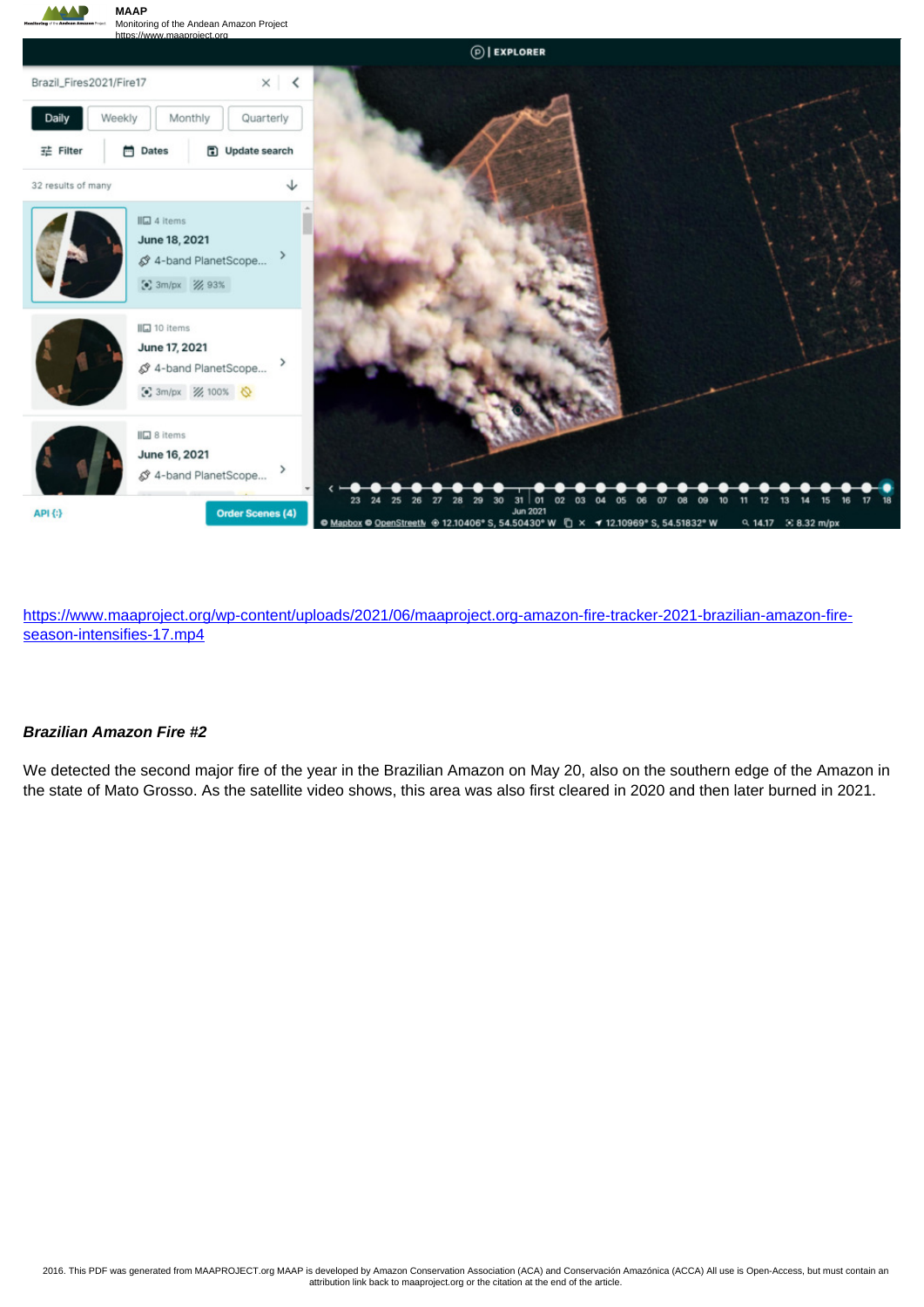



2021 Brazilian Amazon Fire #2. Mato Grosso. Data: MAAP, Planet.

https://www.maaproject.org/wp-content/uploads/2021/05/maaproject.org-amazon-fire-tracker-2021-brazilian-amazon-fireseason-begins-Brazil2021-2.mp4

#### **Annex**

The Annex map shows a zoom of the southeastern Brazilian Amazon, as visualized in the app with the protected areas and indigenous territories layers activated. Note that none of the 24 major fires directly impacted a protected area or indigenous territory.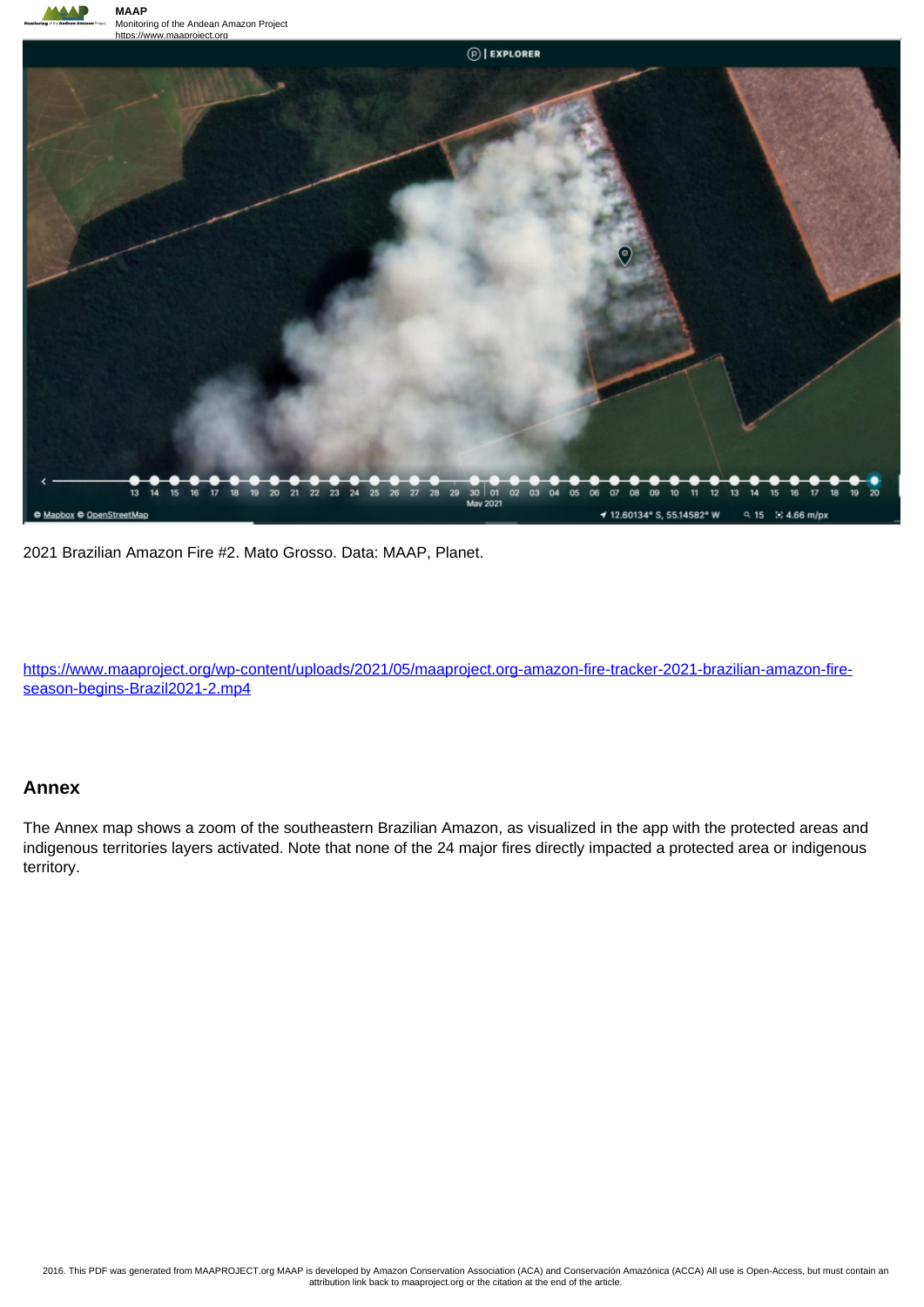

# **\*App Background**

We launched a new and improved version of the **Amazon real-time fire monitoring app** in May 2021. The app is hosted by Google Earth Engine and updated every day by the organization Conservación Amazónica, based in Peru.

The app displays aerosol emissions as detected by the European Space Agency's Sentinel-5 satellite. Elevated aerosol levels indicate the burning of large amounts of biomass, defined here as a "major fire". In a novel approach, the app combines data from the atmosphere (aerosol emissions in smoke) and the ground (heat anomaly alerts) to effectively detect and visualize major Amazon fires.

When fires burn, they emit gases and aerosols. A new satellite (Sentinel-5P from the European Space Agency) detects these **aerosol emissions** (aerosol definition: Suspension of fine solid particles or liquid droplets in air or another gas). Thus, the major feature of the app is detecting elevated aerosol emissions which in turn indicate the burning of large amounts of biomass. For example, the app distinguishes small fires clearing old fields (and burning little biomass) from larger fires burning recently deforested areas or standing forest (and burning lots of biomass). The spatial resolution of the aerosol data is 7.5 sq km. The high values in the aerosol indices (AI) may also be due to other reasons such as emissions of volcanic ash or desert dust so it is important to cross reference elevated emissions with heat data and optical imagery.

We define "**major fire**" as one showing elevated aerosol emission levels on the app, thus indicating the burning of elevated levels of biomass. This typically translates to an aerosol index of >1 (or cyan-green to red on the app). To identify the exact source of the elevated emissions, we reduce the intensity of aerosol data in order to see the underlying terrestrial heat-based fire alerts. Typically for major fires, there is a large cluster of alerts. The major fires are then confirmed, and burn areas estimated, using high-resolution satellite imagery from **Planet Explorer**.

Since the data updates daily and is not impacted by clouds, **real-time monitoring** really is possible. Our goal is to upload each day's new image in the late afternoon/early evening.

# **Acknowledgements**

The app was developed and updated daily by Conservación Amazónica (ACCA). The data analysis is led by Amazon Conservation in collaboration with SERVIR Amazonia.